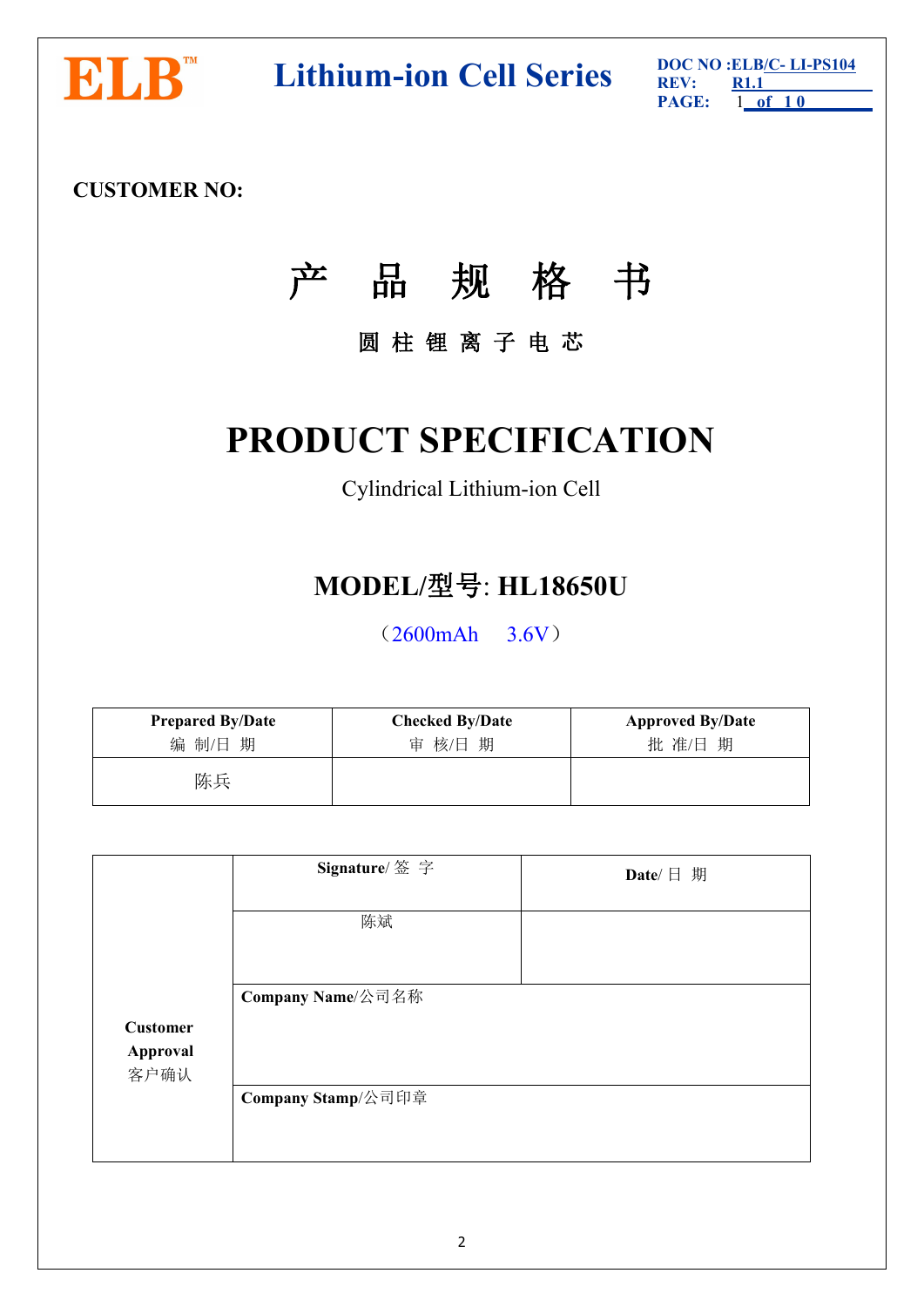

# **Lithium-ion Cell Series**

DOC NO : ELB/C-LI-PS104 REV:  $R1.1$ PAGE:  $2$  of 10

# Abstract

| 1.               |  |
|------------------|--|
| 2.               |  |
| 3.               |  |
| 4.               |  |
| $\overline{5}$ . |  |
| 6.               |  |
| 7.               |  |
| 8.               |  |
| 9.               |  |
| 10.              |  |
| 11.              |  |
| 12.              |  |
|                  |  |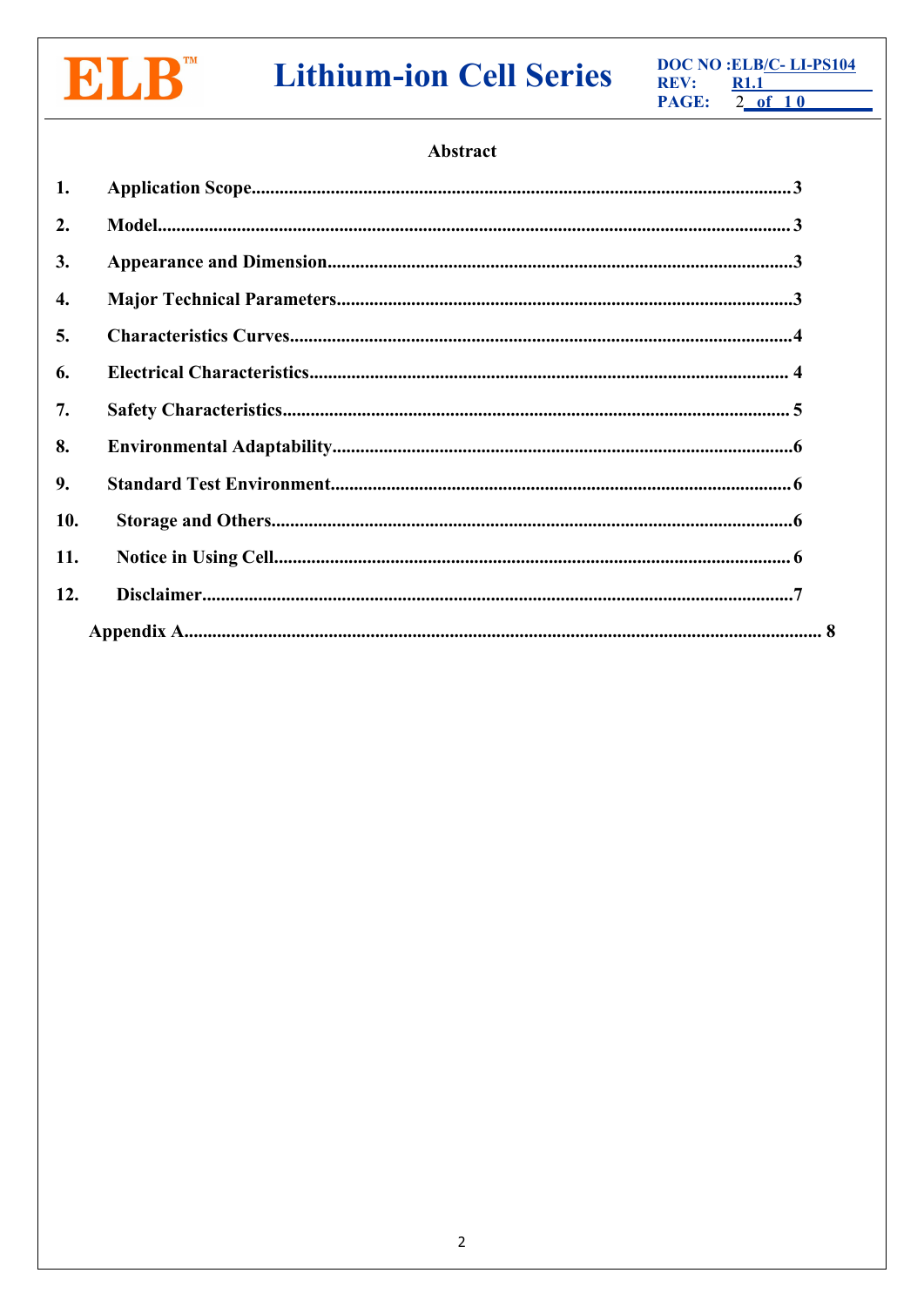

# <span id="page-2-0"></span>**1. Application Scope**

This product specification describes product performance indicators of Lithium-ion cell produced by ELB Energy Group.

# <span id="page-2-1"></span>**2. Model**

ELB HL18650U-2600mAh-3.6V

# <span id="page-2-2"></span>**3. Appearance and Dimension**



|          | Item     | Dimension(mm)   |
|----------|----------|-----------------|
|          | H        | $65.2 \pm 0.3$  |
| Н        | $\Phi$ 1 | $8.2 \pm 0.15$  |
| $\phi$ 1 | $\Phi$ 2 | $18.45 \pm 0.1$ |
|          | $\Phi$ 3 | $18.30 \pm 0.1$ |

# <span id="page-2-3"></span>**4. Major Technical Parameters**

| NO.                     | <b>Item</b>                          |                      | <b>Standard</b>     | <b>Note</b>                                                                                                                                                                                                                                                             |  |
|-------------------------|--------------------------------------|----------------------|---------------------|-------------------------------------------------------------------------------------------------------------------------------------------------------------------------------------------------------------------------------------------------------------------------|--|
| $\mathbf{1}$            | <b>Standard Capacity</b>             |                      | $2600 \text{mA}$ h  | 0.5C, (current value of 2600mA at 1C)                                                                                                                                                                                                                                   |  |
| $\mathbf{2}$            | Minimum Capacity                     |                      | $2550$ mAh          | 0.5C                                                                                                                                                                                                                                                                    |  |
| $\mathbf{3}$            | Standard Voltage                     |                      | 3.6V                |                                                                                                                                                                                                                                                                         |  |
| $\overline{\mathbf{4}}$ | Alternating Internal Resistance      |                      | $\leq$ 40m $\Omega$ |                                                                                                                                                                                                                                                                         |  |
| 5                       | Charge                               | $Cut-off$<br>Voltage | $4.2 \pm 0.05V$     | constant-current charge to 4.2V at 0.5C,<br>constant voltage charge to stop until                                                                                                                                                                                       |  |
|                         | Conditions                           | Cut-off<br>Current   | 0.01C               | $0.01C$ m A.                                                                                                                                                                                                                                                            |  |
| 6                       | Max. Charging Current                |                      | 2.6A                | 1 <sup>C</sup>                                                                                                                                                                                                                                                          |  |
| 7                       | Discharge Cut-off Voltage            |                      | 2.75V               |                                                                                                                                                                                                                                                                         |  |
| 8                       | <b>Standard Discharge Current</b>    |                      | 2.6A                |                                                                                                                                                                                                                                                                         |  |
| 9                       | Fast Discharge Current               |                      | 2.6A                | This current is the maximum current<br>recommended for the combination of<br>cores, and the specific value should be<br>determined according to the combination<br>structure. The maximum operating<br>current is set at a temperature not<br>exceeding $85^{\circ}$ C. |  |
| 10                      | Max. Continuous Discharge<br>Current |                      | 15.0A               | (6C) Only for single cell                                                                                                                                                                                                                                               |  |
| 11                      | Pulse Discharge Current              |                      | $30A$ , 5s          |                                                                                                                                                                                                                                                                         |  |
|                         |                                      |                      | 800 times (100%DOD) |                                                                                                                                                                                                                                                                         |  |
| 12                      | Cycle Characteristic                 |                      | 1000 times (80%DOD) | the residual capacity is no less than 80%<br>of rated capacity at 0.5C rate.                                                                                                                                                                                            |  |
|                         |                                      |                      | 1500 times (50%DOD) |                                                                                                                                                                                                                                                                         |  |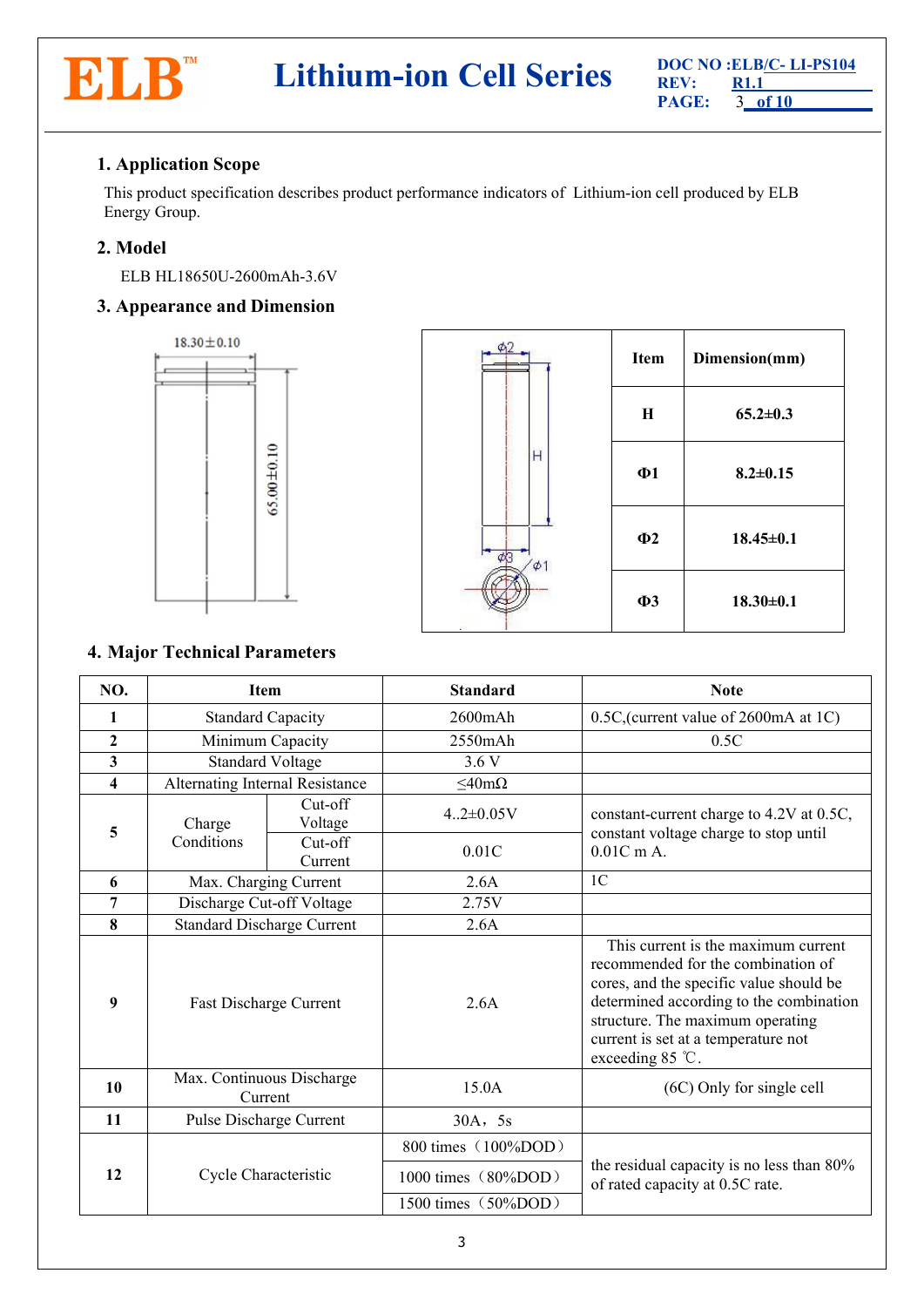

# **DOC NO CELB/C- LI-PS104 REV: REV: RL1.1 PAGE: A of** 10

**PAGE:** 4 **of 1 0 R1.1**

| NO.                              | Item                | <b>Standard</b>                                          | <b>Note</b>                                                                                                                                                                                                                                                                                                                                                            |
|----------------------------------|---------------------|----------------------------------------------------------|------------------------------------------------------------------------------------------------------------------------------------------------------------------------------------------------------------------------------------------------------------------------------------------------------------------------------------------------------------------------|
| 13<br><b>Working Temperature</b> |                     | Charge: $-20^{\circ}\text{C} \sim 60^{\circ}\text{C}$    | $-20^{\circ}$ C < T < 0 $^{\circ}$ C, 0.05C to 4.1V<br>$[0^{\circ}$ C <t 10<math="" <="">^{\circ}C, 0.2C to 4.1V<br/><math>10^{\circ}</math>C<t<45<math>^{\circ}C, 0.5C to 4.1V</t<45<math></t>                                                                                                                                                                        |
|                                  |                     | Discharge: $-40^{\circ}\text{C} \sim 85^{\circ}\text{C}$ | $ 45^{\circ}$ C <t<60<math>^{\circ}C, 0.5C to 4.1V<br/><math> 45^{\circ}</math>C &lt; T &lt; 85<math>^{\circ}</math>C, 2.75V(Max. 1C)<br/><math>[0^{\circ}C &lt; T &lt; 45^{\circ}C, 2.75V(Max.5C)]</math><br/><math>-20^{\circ}</math>C<t<0°c, 2.5v(max.="" 3c)<br=""><math>-40^{\circ}</math>C<t<-20<math>^{\circ}C, 2.0V(Max. 1C)</t<-20<math></t<0°c,></t<60<math> |
| 14                               | Storage Temperature | $-40^{\circ}\text{C} \sim 85^{\circ}\text{C}$            | Short-term storage $(< 3$ months)                                                                                                                                                                                                                                                                                                                                      |
| 15                               | Cell Weight         | Approx $46.5g$                                           |                                                                                                                                                                                                                                                                                                                                                                        |

## <span id="page-3-0"></span>**5. Characteristics Curves**

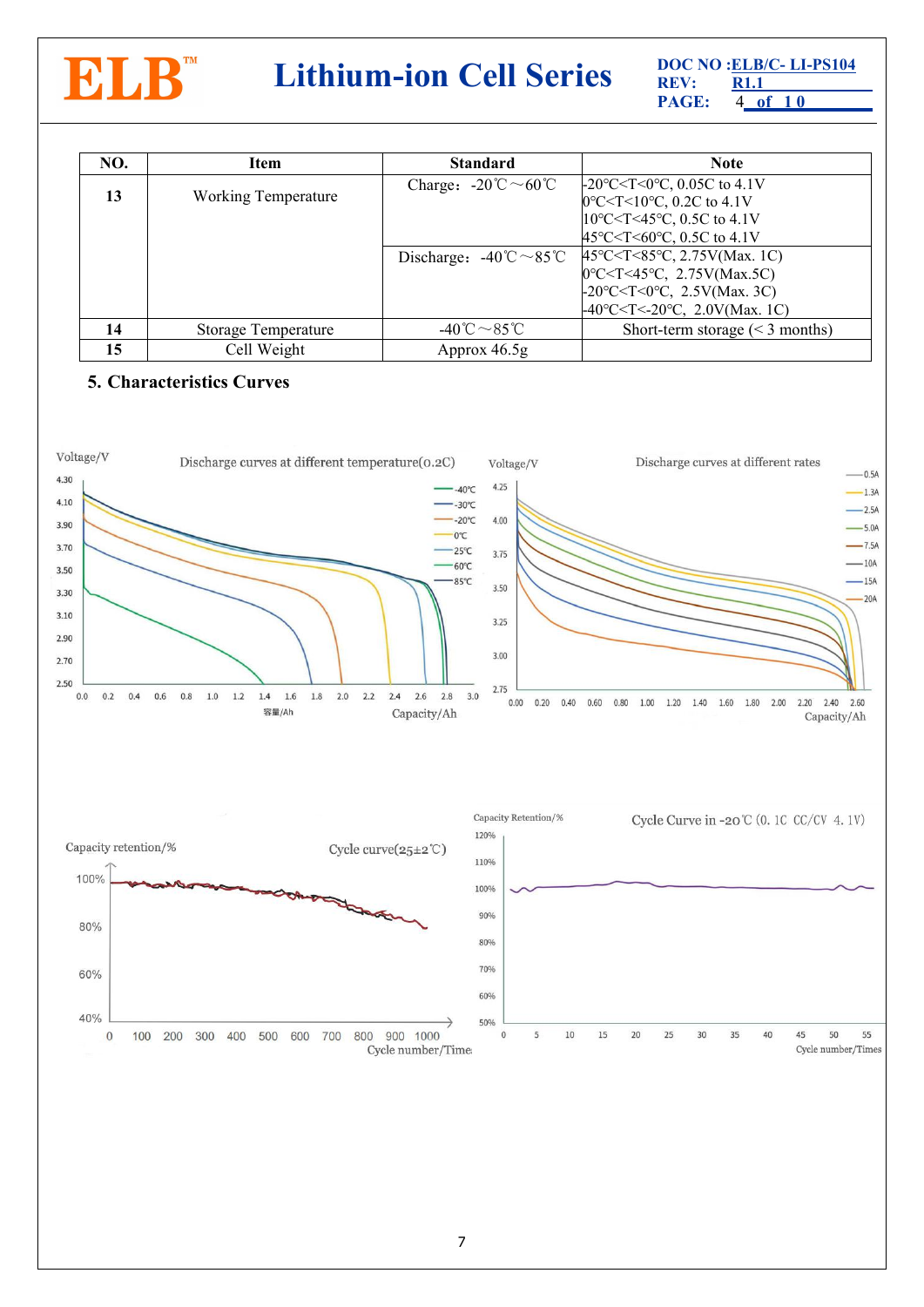

# **DOC NO CELB/C- LI-PS104 REV: REV: RI.1 RAGE: B CELB**/**C- LI-PS104 RAGE: B C**

**PAGE:** 5 **of 1 0 R1.1**

# <span id="page-4-0"></span>**6. Electrical Characteristics**

| NO. | Item                                                     | <b>Test Method</b>                                                                                                                                                                                                                                                                                                                                                                                                                                                                                                            | Standard                                                                                                                                                                                                                                                    |  |
|-----|----------------------------------------------------------|-------------------------------------------------------------------------------------------------------------------------------------------------------------------------------------------------------------------------------------------------------------------------------------------------------------------------------------------------------------------------------------------------------------------------------------------------------------------------------------------------------------------------------|-------------------------------------------------------------------------------------------------------------------------------------------------------------------------------------------------------------------------------------------------------------|--|
|     | discharge<br>capacity at<br>normal<br>temperature        | After full charge, the experiment can be put on hold<br>for 10 minutes; 0.2C discharge to 2.75V allows five<br>repetitions. When the range of three consecutive<br>experiments is less than 3% of the rated capacity, the<br>experiment can be completed ahead of time and the<br>maximum value of the test results can be obtained.                                                                                                                                                                                          | $>2550$ mAh                                                                                                                                                                                                                                                 |  |
|     | Discharge<br>performance at<br>different<br>temperatures | After standard charging of normal batteries, it<br>should be stored at least 12 hours in the constant<br>temperature environment of - 40 °C, - 20 °C, - 10 °C,<br>$0^{\circ}$ C, 10 $^{\circ}$ C and 25 $^{\circ}$ C, 60 $^{\circ}$ C, 85 $^{\circ}$ C respectively, and<br>5 hours of 60 °C. Then discharge with 0.2C current<br>to the corresponding termination voltage. When the<br>ambient temperature is more than -0 $^{\circ}$ C, the<br>termination voltage is 2.5V, if less than -20 $\degree$ C,<br>which is 2.0V. | discharge capacity /initial<br>capacity *100%<br>$-40^{\circ}$ C $\geq$ 70%; $-30^{\circ}$ C $\geq$ 80%<br>$-20^{\circ}$ C $\geq$ 85%; $-10^{\circ}$ C $\geq$ 90%;<br>$0^{\circ}$ C>95%; 25 <sup>°</sup> C>99%;<br>$0^{\circ}$ C > 99%; 60 $\circ$ C > 99%. |  |

<span id="page-4-1"></span>

| NO.           | Item                                                                                    | <b>Test Method</b>                                                                                                                                                                                                                                                                                                                                                                                    | Standard                                                                                                                                                                                                                                                                                                 |  |
|---------------|-----------------------------------------------------------------------------------------|-------------------------------------------------------------------------------------------------------------------------------------------------------------------------------------------------------------------------------------------------------------------------------------------------------------------------------------------------------------------------------------------------------|----------------------------------------------------------------------------------------------------------------------------------------------------------------------------------------------------------------------------------------------------------------------------------------------------------|--|
| $\mathcal{E}$ | Discharge<br>performance at<br>normal<br>temperature<br>different rate                  | After standard charging of normal batteries, it<br>should be placed for 10 minutes at the prescribed<br>ambient temperature. Then discharged to 2.5V at<br>different rates of 0.2C, 0.5C, 1C, 2C, respectively.<br>The capacity of batteries with different discharge<br>rates was recorded, and the temperature rise T of<br>batteries with different discharge rates was recorded<br>synchronously. | discharge capacity / initial<br>capacity *100%<br>$0.2C: \geq 100\%$ T: $\leq 5^{\circ}C$<br>$0.5C: \geq 100\%$<br>$T: \leq 5$ °C<br>$T: \leq 10^{\circ}C$<br>$1C: \geq 100\%$<br>$T: \leq 15^{\circ}C$<br>$2C: \geq 95\%$<br>$T: \leq 15^{\circ}C$<br>$3C: 295\%$<br>$T: \leq 25$ °C<br>5C: $\geq 90\%$ |  |
| 4             | Charge<br>retention at<br>normal<br>temperature                                         | Normal batteries are charged according to the<br>standard. They are placed in open circuit for 28 days<br>at room temperature, and then discharged to 2.5V at<br>0.5C. The recovery capacity of the battery was tested<br>according to the charging and discharging standards.                                                                                                                        | storage capacity $\geq$<br>initial capacity *90%<br>recovery capacity $\geq$<br>initial capacity *95%                                                                                                                                                                                                    |  |
| 5             | Charge<br>retention and<br>capacity<br>recovery<br>capability<br>at high<br>temperature | After standard charging, normal batteries are<br>placed open circuit for 7 days in the environment of<br>55 ± 2°C. After the storage period expires, they are<br>placed for 5 hours at room temperature, and then<br>discharged to 2.5V at 0.5C. The recovery capacity of<br>the battery was tested according to the charging and<br>discharging standards                                            | storage capacity $\geq$<br>initial capacity *90%<br>recovery capacity $\geq$<br>initial capacity *95%                                                                                                                                                                                                    |  |
| 6             | Cycle<br>characteristic                                                                 | After filling up the battery, stand for 10 minutes,<br>then charge and discharge according to 1C. It is<br>counted as a cycle. The interval between each cycle<br>should not be less than 10 minutes, and the discharge<br>capacity should end when it is less than 80% of the<br>rated capacity.                                                                                                     | $\geq$ 800 times                                                                                                                                                                                                                                                                                         |  |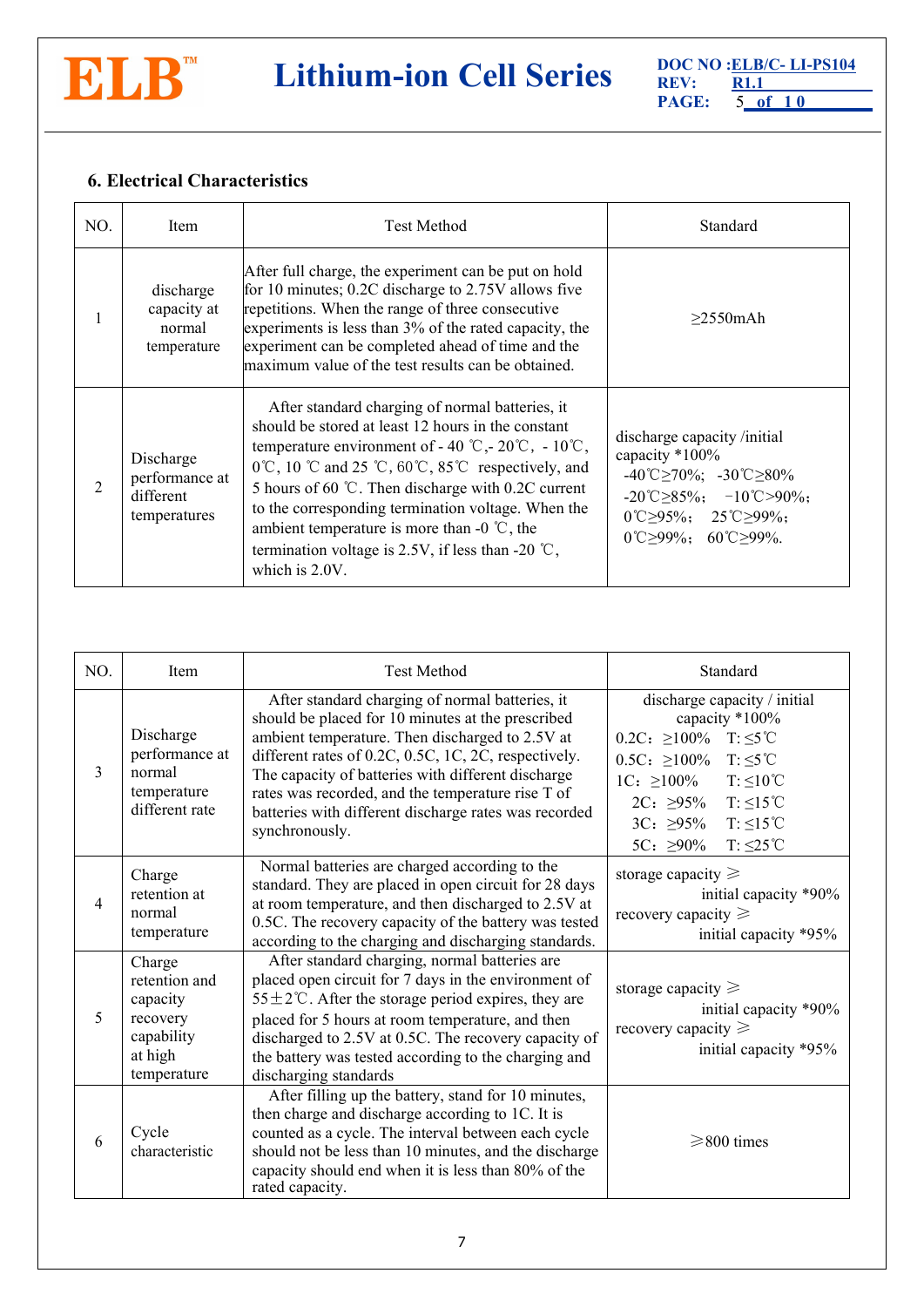

# **7. Safety Characteristics**

| NO.          | <b>Item</b>                                                                                                                                                                                                                        | <b>Test Method</b>                                                                                                                                                                                                                                                                                                                      | <b>Standard</b>           |
|--------------|------------------------------------------------------------------------------------------------------------------------------------------------------------------------------------------------------------------------------------|-----------------------------------------------------------------------------------------------------------------------------------------------------------------------------------------------------------------------------------------------------------------------------------------------------------------------------------------|---------------------------|
|              | Overcharge                                                                                                                                                                                                                         | Normal batteries are charged at 1C constant current until the charging<br>termination voltage is 1.5 times or after charging time reaches 1h, then<br>stop charging and the appearance changes of the batteries are observed<br>for 1h.                                                                                                 | No explosion,<br>No fire. |
| $\mathbf{2}$ | Over<br>Discharge                                                                                                                                                                                                                  | After normal charge, test the batteries' initial state. When the batteries<br>are normal, discharge to 0V at 0.5C. Observe cell's variation of<br>appearance.                                                                                                                                                                           | No explosion,<br>No fire. |
| 3            | External<br>Short-circuit                                                                                                                                                                                                          | After standard charging of normal batteries, direct short circuit<br>positive and negative poles for 10 minutes, external line resistance<br>should be less than 5 m $\Omega$ . When the temperature of batteries drops to<br>10 $\degree$ C, the test is completed and the appearance changes of batteries are<br>observed for 1 hour. | No explosion,<br>No fire. |
| 4            | Thermal<br>Abuse                                                                                                                                                                                                                   | The initial state of the normal battery was measured. After standard<br>charging, the battery was placed in the oven. The temperature was<br>increased to $130\pm2^{\circ}$ at a rate of $(5\pm2^{\circ}$ C)/min and kept for 30 minutes.<br>Then the appearance of the battery was observed for one hour.                              | No explosion,<br>No fire. |
| 5            | After standard charging of normal batteries, the initial state of the<br>batteries was measured, and the test batteries were freely dropped from<br>Drop<br>No fire.<br>1.5m height to flat cement ground, once in each direction. |                                                                                                                                                                                                                                                                                                                                         | No explosion,             |
| 6            | Heavy<br>Impact                                                                                                                                                                                                                    | A diameter of 15.8 mm steel rod is placed in the middle of the fully<br>charged cell, then the weight of 10kg hammer from 1.0m height free<br>falls to the cell upper.                                                                                                                                                                  | No explosion,<br>No fire. |

<span id="page-5-0"></span>

| NO. | <b>Test Method</b><br><b>Item</b> |                                                                                                                                                                                                                                                                                          | <b>Standard</b>           |
|-----|-----------------------------------|------------------------------------------------------------------------------------------------------------------------------------------------------------------------------------------------------------------------------------------------------------------------------------------|---------------------------|
|     | Extrusion<br>Test                 | After standard charging of normal batteries, pressure is applied<br>perpendicular to the electrode plate or the longitudinal axis of batteries.<br>The area of extrusion head is not less than 20 cm 2, and the pressure<br>gradually increases to 13 kN or the deformation reaches 30%. | No explosion,<br>No fire. |
|     | Prick test                        | Use $\Phi$ 3~5 mm high temperature resistant steel needle, to 10 mm/s ~ 40<br>mm/s of speed, from the perpendicular to the direction of the cell plate.<br>(The steel needle stays in battery for more than 5 minutes).                                                                  | No explosion,<br>No fire. |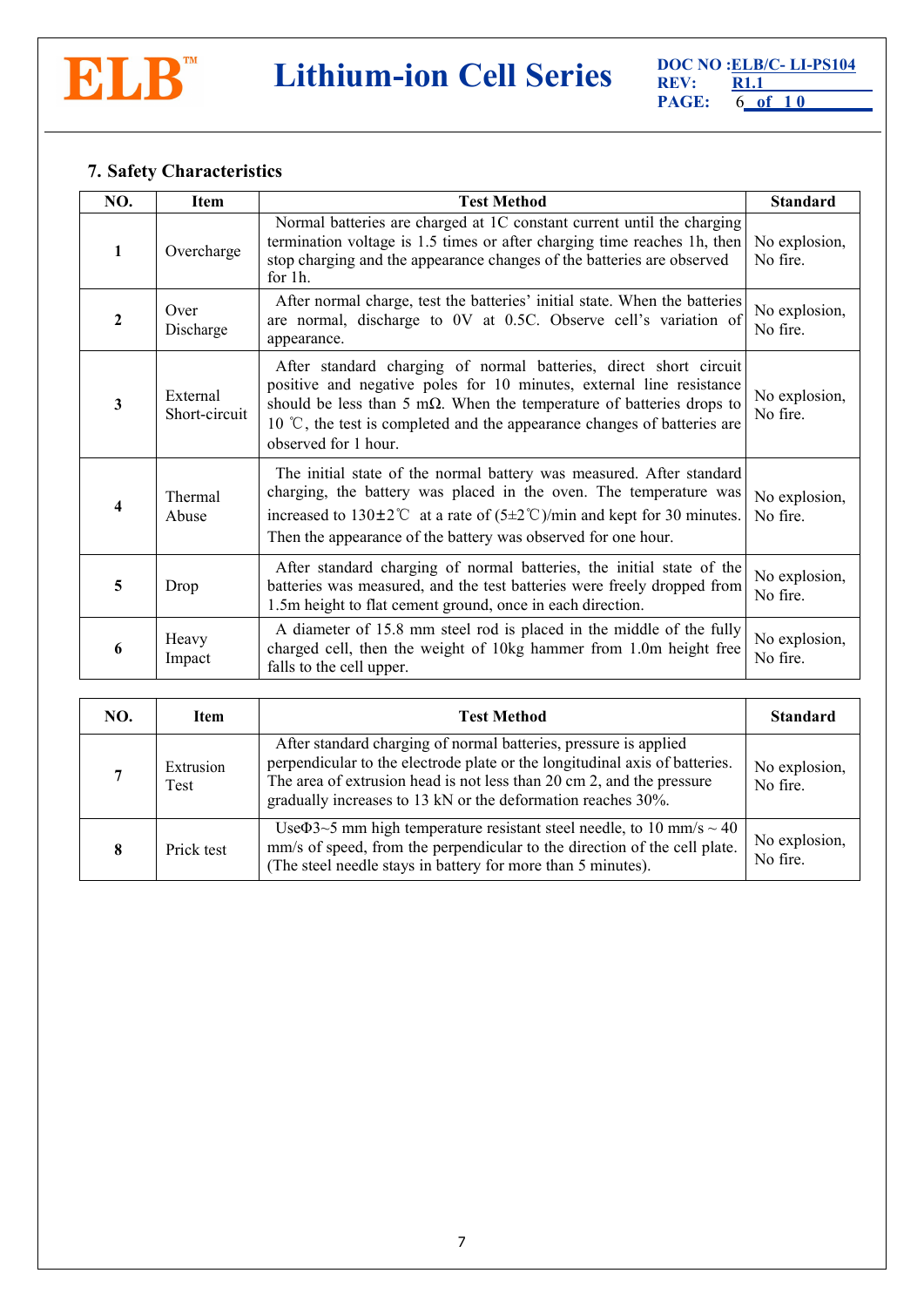

# **8. Environmental Adaptability**

| NO.            | Item                   | <b>Test Method</b>                                                                                                                                                                                                                                                                                                                                                                                                                                                                                                                       | Standard                                                                                                                                                 |
|----------------|------------------------|------------------------------------------------------------------------------------------------------------------------------------------------------------------------------------------------------------------------------------------------------------------------------------------------------------------------------------------------------------------------------------------------------------------------------------------------------------------------------------------------------------------------------------------|----------------------------------------------------------------------------------------------------------------------------------------------------------|
|                | Thermal Cycle          | Store the cell for 48 hours at $85\pm2$ °C after standard<br>charge, then store the cell at -40 $\degree$ C for 6 hours, and at<br>room temperature for 24 hours. Observe the batteries'<br>appearance.                                                                                                                                                                                                                                                                                                                                  | No leakage, No smoke, No<br>fire, No explosion.                                                                                                          |
| $\overline{2}$ | <b>Static Humidity</b> | Put the cell at $40^{\circ}$ C $\pm$ 5 <sup>°</sup> C and 95%RH chamber for<br>48h, then get it out and store it for 2h at room<br>temperature. Observe the appearance and<br>discharge at 0.5C to 2.5V, then test the final<br>capacity.                                                                                                                                                                                                                                                                                                | Discharge capacity after<br>storage is more than<br>90% of rated capacity.<br>No obvious outside<br>damage, No corrosion,<br>No smoke, No explosion      |
| 3              | Vibration              | Standard charge. Equip it to the vibration<br>platform, prepare the test equipment according to<br>following vibration frequency and relevant<br>swing, doing frequency sweeping from X, Y, Z<br>three directions, each from 10Hz to 55Hz for 30<br>minutes of recycling, rating of which is loct/min:<br>A) vibration frequency: $10Hz \sim 30Hz$<br>Displacement breadth (single swing): 0.38mm<br>B) vibration frequency: $30Hz \sim 55Hz$<br>Displacement breadth (single swing): 0.19mm.<br>Observe the final state after scanning. | Residual Capacity≥90%<br>Rated Capacity<br>Voltage Decrease Rate<br>$\leq 0.5\%$<br>No obvious outside<br>damage, No leakage, No<br>smoke, No explosion. |

#### <span id="page-6-0"></span>**9. Standard Test Environment**

Unless especially specified, all tests stated in this Product Specification are conducted at below condition: Temperature: 25±2℃ Humidity:  $(65\pm20)$  % RH

## <span id="page-6-1"></span>**10. Storage and Others**

#### 10.1 Long Time Storage

It should be stored in dry and cool place if the cell is stored for a long time (more than three months),

Storage ambient temperature is required to be  $25±5^{\circ}$ C, humidity is required to be less than 85% RH. And in order to ensure that the environmental control under this condition cannot make the surface of the cell appear condensate droplets, while the surface of the storage cell cannot appear moisture phenomenon. The batteries' storage voltage should be 3.3~3.4V and the cell should be stored in a condition as NO.8.

#### 10.2 Other considerations

Any matters that this specification doesnot cover should be consulted between the customer and ELB.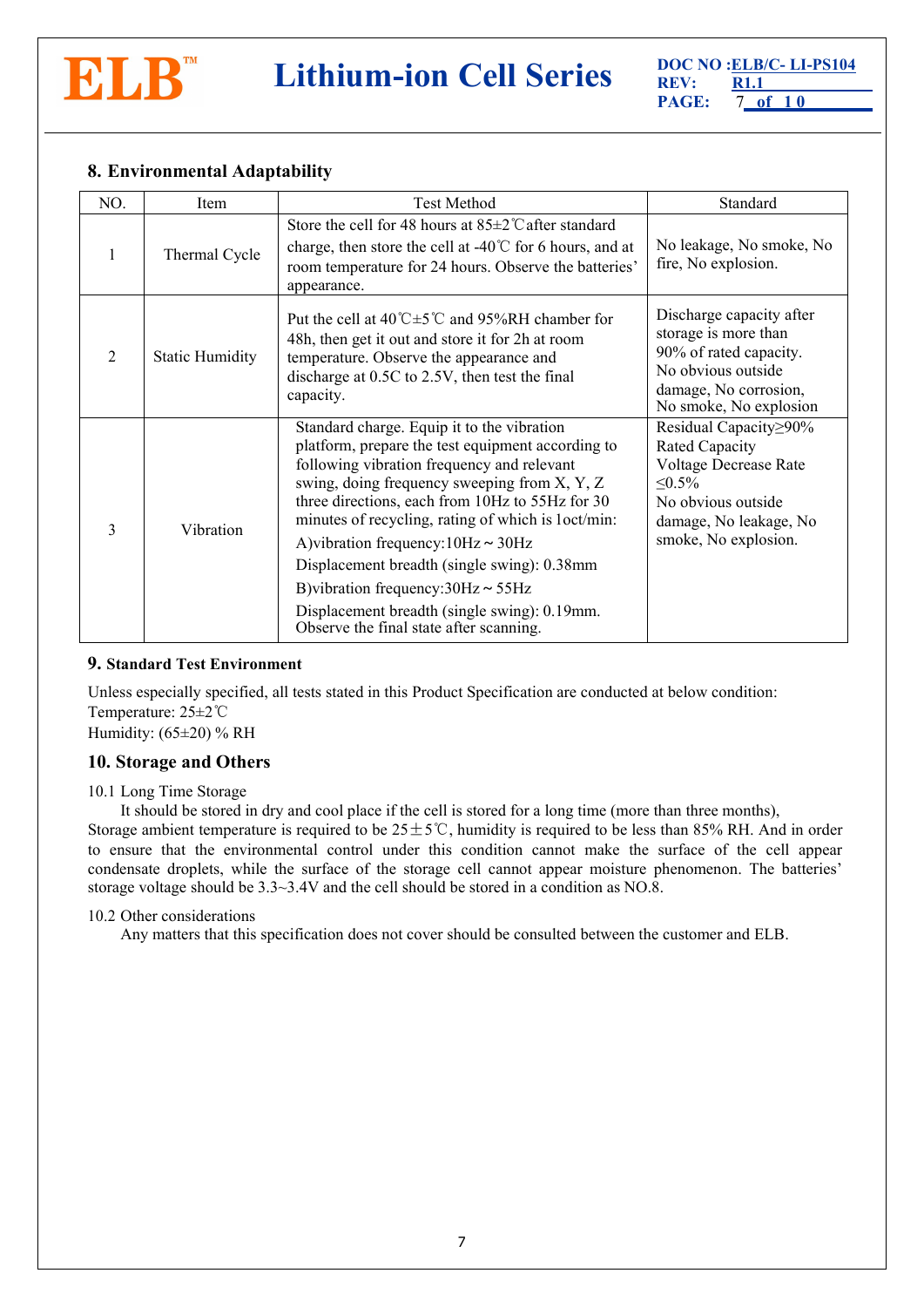

**DOC NO :ELB/C- LI-PS104 REV: REV: REV: REV: REV: R1.1 PAGE: 8** of 10

# <span id="page-7-0"></span>**11. Notice in Using Cell**

Abuse of cell may cause accidents such as damage to cores or personal injury. So please read the following safety codes and precautions carefully before used:

- Do not immerse the cell in water or seawater, and keep the cell in a cool dry surrounding if it stands by.
- <span id="page-7-2"></span>• Do not use or leave the cell at high temperature as fire or heater. Otherwise, it can overheat or fire or its performance will be degenerate and its service life will be decreased.
- Do not reverse the position and negative terminals.
- Do not connect the cell electrodes to an electrical outlet.
- Do not short circuit. Otherwise it will cause serious damage of the cell.
- Do not transport or store the cell together with metal objects such as hairpins, necklaces, etc.
- Do not strike, trample, throw, fall and shock the cell.
- Do not directly solder the cell and pierce the cellwith a nail or other sharp objects.
- Do not use the cell in a location where static electricity and magnetic field is great, otherwise, the safety devices may be damaged, causing hidden trouble of safety.
- $\bullet$  Use the cell charger specifically when recharging.
- If the cell leaks and the electrolyte gets into the eyes, do not rub the eyes, instead, rinse the eyes with clean water, and immediately seek medical attention. Otherwise, it may injure eyes.
- If the cell gives off strange odor, generates heat, becomes discolored or deformed, or in any way appears abnormal during use, recharging or storage, immediately stop charging, using, and remove it from the device.
- In case the cell terminals are dirty, clean the terminals with a dry cloth before use. Otherwise poor performance may occur due to the poor connection with the instrument.
- Tape the discarded cell terminals to insulate them.

## <span id="page-7-1"></span>**12. Disclaimer**

Quality assurance does not include normal wear and tear, as well as problems caused by improper maintenance, handling and storage. Failure to follow the use and installation specified in this product specification, including but not limited to the following:

- Damage during transportation or storage.
- Problems arising from the combination of circuit, batteries and chargers.
- Incorrect battery installation or maintenance.
- Use cell or cell pack in inappropriate environments.
- Used improper or incorrect charging and discharging methods which is not included in thisspecification.
- Failure to comply with operational precautions.
- $\bullet$  Bad battery cells generated in the process of assembling by the customer after shipment.
- $\bullet$  In case of force majeure, such as lightning, storm, flood, fire, earthquake, etc.

The Company shall not be responsible for any direct or indirect damage caused by or related to the product not being assembled or used as required.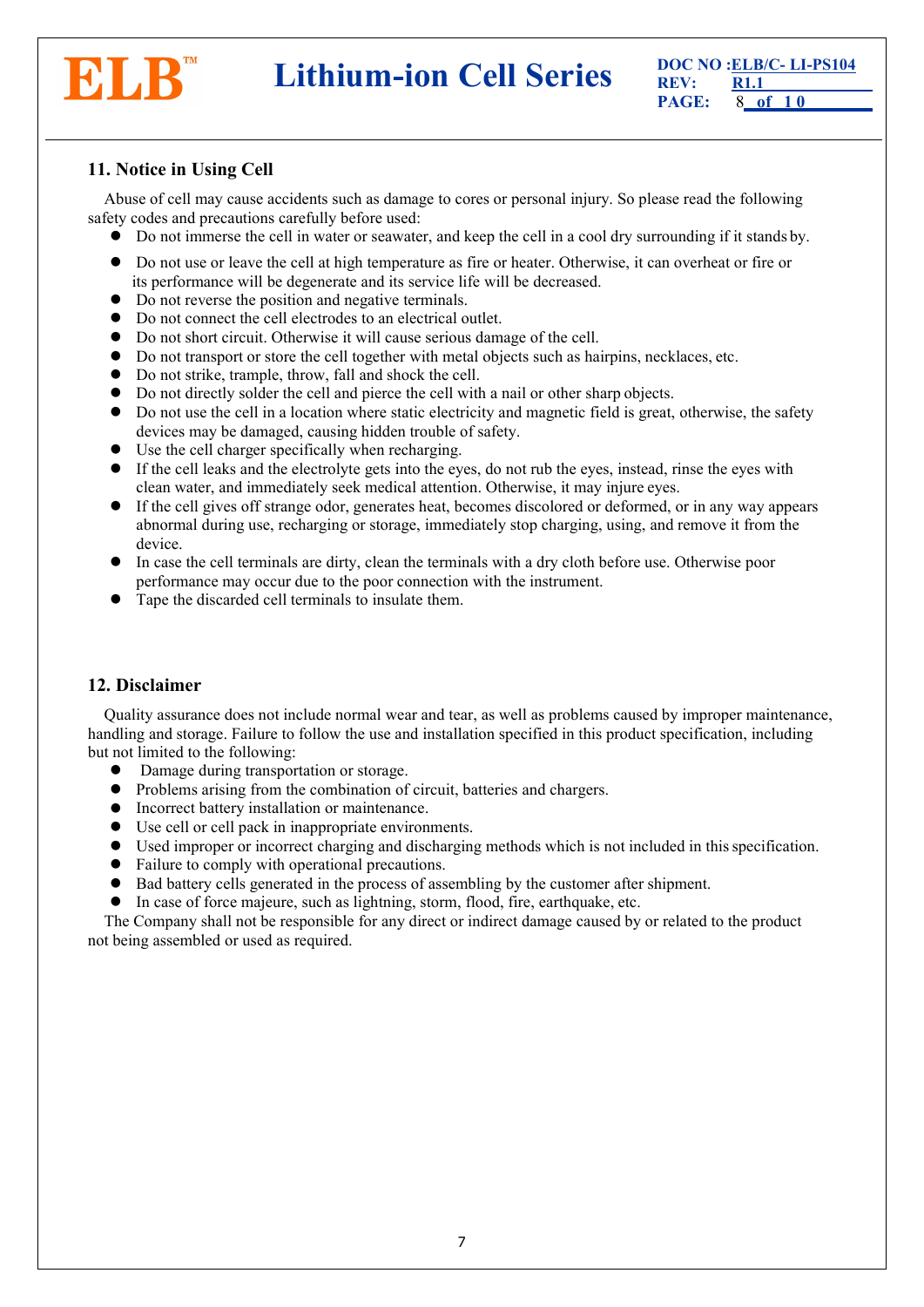

# **Appendix A**

# **Suggestions for Cell Packs**

## **1. Selecting principle of nickel strip is often applied tothe design of cell packs.**

Based on the working current of cell packs to make the shunt selection of nickel strip. The common nickel strip could under the current as below:

| Nickel Strip Type         | $3*0.1$         | $4*0.1$ | 7*0.15 | $8*0.15$ |
|---------------------------|-----------------|---------|--------|----------|
| Normal Working Current    | $\angle \Gamma$ | ЭA      | /A     | oΑ       |
| Maximum Continues Current |                 | ۰٬۱     | 1 3 A  |          |

## **2. Relation between the cell packs design current and lead wires current breakdown, and principle of wires selection.**

Based on the working current of cell packs to make the shunt selection of wires. Different wires could under the current as

| below: |  |
|--------|--|
|--------|--|

| <b>AWG</b>              | <b>Diameter</b> |                         | Cross-<br>sectional | resistance   | Max-<br>normal<br>current<br>current |              | <b>AWG</b> | <b>Diameter</b> |                         | Cross-<br>sectional | resistance   | normal<br>current | Max-<br>current |
|-------------------------|-----------------|-------------------------|---------------------|--------------|--------------------------------------|--------------|------------|-----------------|-------------------------|---------------------|--------------|-------------------|-----------------|
|                         |                 | Metric/mm Imperial/inch | mm <sup>2</sup>     | $\Omega$ /km | $\mathbf{A}$                         | $\mathbf{A}$ |            |                 | Metric/mm Imperial/inch | mm <sup>2</sup>     | $\Omega$ /km | A                 | $\mathbf{A}$    |
| 0000                    | 11.68           | 0.46                    | 107.22              | 0.17         | 423.2                                | 482.6        | 22         | 0.643           | 0.0253                  | 0.3247              | 54.3         | 1.280             | 1.460           |
| 000                     | 10.4            | 0.4096                  | 85.01               | 0.21         | 335.5                                | 382.6        | 23         | 0.574           | 0.0226                  | 0.2588              | 48.5         | 1.002             | 1.165           |
| 00                      | 9.27            | 0.3648                  | 67.43               | 0.26         | 266.2                                | 303.5        | 24         | 0.511           | 0.0201                  | 0.2047              | 89.4         | 0.808             | 0.921           |
| $\mathbf{0}$            | 8.25            | 0.3249                  | 53.49               | 0.33         | 211.1                                | 240.7        | 25         | 0.44            | 0.0179                  | 0.1624              | 79.6         | 0.641             | 0.731           |
| 1                       | 7.35            | 0.2893                  | 42.41               | 0.42         | 167.4                                | 190.9        | 26         | 0.404           | 0.0159                  | 0.1281              | 143          | 0.506             | 0.577           |
| $\overline{2}$          | 6.54            | 0.2576                  | 33.62               | 0.53         | 132.7                                | 151.3        | 27         | 0.361           | 0.0142                  | 0.1021              | 128          | 0.403             | 0.460           |
| $\overline{\mathbf{3}}$ | 5.83            | 0.2294                  | 26.67               | 0.66         | 105.2                                | 120.0        | 28         | 0.32            | 0.0126                  | 0.0804              | 227          | 0.318             | 0.362           |
| $\overline{4}$          | 5.19            | 0.2043                  | 21.15               | 0.84         | 83.5                                 | 95.2         | 29         | 0.287           | 0.0113                  | 0.0647              | 289          | 0.255             | 0.291           |
| 5                       | 4.62            | 0.1819                  | 16.77               | 1.06         | 66.2                                 | 75.5         | 30         | 0.254           | 0.0100                  | 0.0507              | 361          | 0.200             | 0.228           |
| б                       | 4.11            | 0.0162                  | 13.3                | 1.33         | 52.5                                 | 59.9         | 31         | 0.226           | 0.0089                  | 0.0401              | 321          | 0.158             | 0.181           |
| 7                       | 3.67            | 0.1443                  | 10.55               | 1.68         | 41.6                                 | 47.5         | 32         | 0.203           | 0.0080                  | 0.0316              | 583          | 0.128             | 0.146           |
| 8                       | 3.26            | 0.1285                  | 8.37                | 2.11         | 33.0                                 | 37.7         | 33         | 0.18            | 0.0071                  | 0.0255              | 944          | 0.101             | 0.115           |
| $\mathbf{Q}$            | 2.91            | 0.1144                  | 6.63                | 2.67         | 26.2                                 | 29.8         | 34         | 0.16            | 0.0063                  | 0.0201              | 956          | 0.079             | 0.091           |
| 10                      | 2.59            | 0.1019                  | 5.26                | 3.36         | 20.8                                 | 23.7         | 35         | 0.142           | 0.0056                  | 0.0169              | 1200         | 0.063             | 0.072           |
| $\mathbf{u}$            | 2.3             | 0.0907                  | 4.17                | 4.24         | 16.5                                 | 18.8         | 36         | 0.127           | 0.0050                  | 0.0127              | 1530         | 0.050             | 0.057           |
| 12                      | 2.05            | 0.0808                  | 3.332               | 5.31         | 13.1                                 | 14.9         | 37         | 0.114           | 0.0045                  | 0.0098              | 1377         | 0.041             | 0.046           |
| <b>13</b>               | 1.82            | 0.0720                  | 2.627               | 6.69         | 10.4                                 | 11.8         | 38         | 0.102           | 0.0040                  | 0.0081              | 2400         | 0.032             | 0.036           |
| 14                      | 1.63            | 0.0641                  | 2.075               | 8.45         | 8.2                                  | 9.4          | 39         | 0.089           | 0.0035                  | 0.0062              | 2100         | 0.025             | 0.028           |
| 15                      | 1.45            | 0.0571                  | 1.646               | 10.6         | 6.5                                  | 7.4          | 40         | 0.079           | 0.0031                  | 0.0049              | 4080         | 0.019             | 0.022           |
| <b>16</b>               | 1.29            | 0.0508                  | 1.318               | 13.5         | 5.2                                  | 5.9          | 41         | 0.071           | 0.0028                  | 0.004               | 3685         | 0.016             | 0.018           |
| 17                      | 1.15            | 0.0453                  | 1.026               | 16.3         | 4.1                                  | 4.7          | 42         | 0.064           | 0.0025                  | 0.0032              | 6300         | 0.013             | 0.014           |
| 18                      | 1.02            | 0.0403                  | 0.8107              | 21.4         | 3.2                                  | 3.7          | 43         | 0.056           | 0.0022                  | 0.0025              | 5544         | 0.010             | 0.011           |
| 19                      | 0.912           | 0.0369                  | 0.5667              | 26.9         | 2.6                                  | 2.9          | 44         | 0.051           | 0.0020                  | 0.002               | 10200        | 0.008             | 0.009           |
| 20                      | 0.813           | 0.032                   | 0.5189              | 33.9         | 2.0                                  | 2.3          | 45         | 0.046           | 0.0018                  | 0.0016              | 9180         | 0.006             | 0.007           |
| 21                      | 0.724           | 0.0285                  | 0.4116              | 42.7         | 1.6                                  | 1.9          | 46         | 0.041           | 0.0016                  | 0.0013              | 16300        | 0.005             | 0.006           |

**3. Voltage protection point value (for single cell ) of protection board or BMS, and selecting principle of protection board.**

|                                                                                                | Over-charged<br>Protection Voltage | Over-discharged<br>Protection Voltage | The protection voltage<br>point for monomer should be          |  |  |  |  |
|------------------------------------------------------------------------------------------------|------------------------------------|---------------------------------------|----------------------------------------------------------------|--|--|--|--|
| Lithium Iron<br>Phosphate                                                                      | $3.6 - 3.9$                        | $2.0 - 2.5$                           | selected also based on the safety<br>voltage point of cell and |  |  |  |  |
| $Ni$ -Co-Mn                                                                                    | $4.05 - 4.25$                      | $2.5 - 3.0$                           | protection voltage point of IC.                                |  |  |  |  |
| Selecting principles of protection board: based on the safety needs of the cell and customers' |                                    |                                       |                                                                |  |  |  |  |

Selecting principles of produced by requirements. To select the suitable protection board according to the size of cell packs.

## **4. Selecting** principles of chargers.

(1) Voltage should be regulated by the safest voltage of chargeable cell \* n (make the Lithium iron phosphate as 3.6 V and Ni- Co- Mn as 4.2 V).

(2) Current should be limited by the safe current of chargeable cell, and the customers' specific requirements also should be considered.